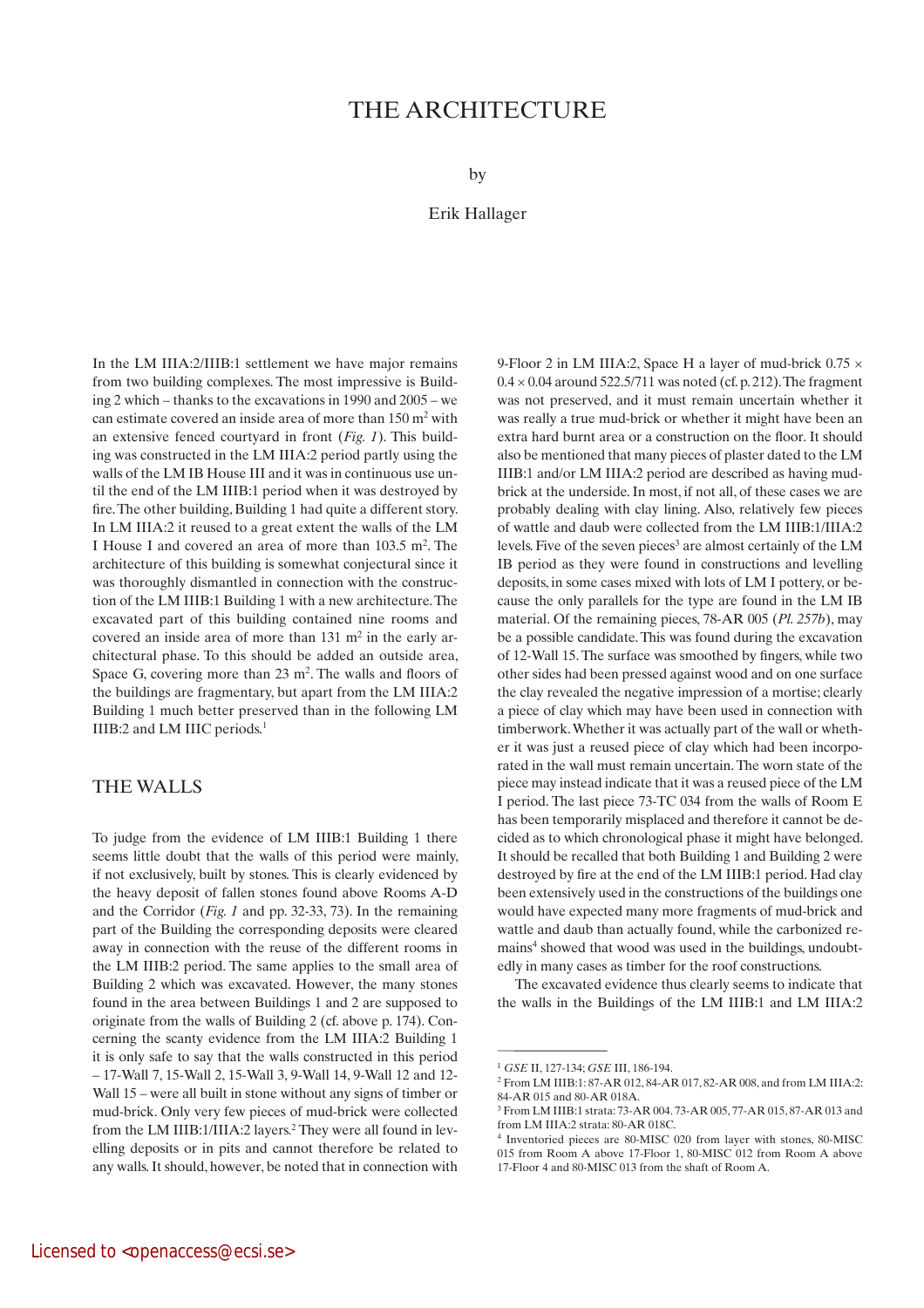periods were solid stone walls. The standard width of the walls, regardless of whether they were outside or inside, was 0.60-65. In the LM IIIB:1 Building 1 there were a few exceptions where the outside walls 3/14-Wall 2, 4-Wall 7, 4/5-Wall 3 and 9-Wall 2a measured *c*. 0.55 in width, while the inside wall 14-Wall 6 measured only 0.50. Only two walls were thicker than the rest: the inside wall dividing Rooms E and U, 13- Wall  $6 + 9$ -Wall 4 and the outside wall 13-Wall 2. The thickness of the walls in Building 2 were *c*. 0.60, while the fence walls around the Courtyard were generally slightly thinner measuring from 0.50 to 0.60. The building technique of almost all the walls constructed during the LM IIIA:2/IIIB:1 period was what we have called the sandwich type with two rows of larger stones facing each side of the wall with smaller stones packed in-between and occasional stones going across the wall in the full width. Usually there were no differences in the sizes of the stones used for outside or inside faces of the wall. Only a few walls in the LM IIIB:1 Building 1 differed from this pattern: 14-Wall 4 where the preserved part of the wall only consisted of large stones in the full width of the wall (see e.g. *Pl. 32a*) while 3/14-Wall 2 consisted of larger separated blocks in the full width of the wall with many small stones filled into the gaps (*Fig. 32, Pl. 42c*). The stones used in the walls were random mixtures of rubble stones, roughly dressed stones, reused fragments of ashlar blocks and occasionally reused slab stones. The prevailing stones used were limestone and sandstone. All walls were constructed with earth mortar which is usually softish dark brown-reddish and often with many sherds and pebbles.

One point concerning the new walls constructed in the LM IIIA:2/IIIB:1 strata is the question of wall foundations. Only in a very few cases were earlier LM I walls used as foundations for new walls and it seems – with the possible exception of 19-Wall 5 – that they were not reused on purpose, but because it was where the builders happened to want the wall. Apart from 19-Wall 5 the same was noted with 14-Wall 4 and 15-Wall 2 in LM IIIB:1, Building 1. The general pattern in this newly constructed building is that there were no wall foundations. Usually the bottoms of the walls were found at the level of the corresponding floors or even higher, as for example the case with 13-Wall 4 where a 0.08-12 layer of mortar was laid before the stone construction started. The construction scenario seems to have been that the outline of the wall has been marked at the level of the floor, mud thrown, and construction of the wall begun. The only wall in Building 1 which had a wall foundation  $0.10$ -15 deep was 13-Wall  $6 + 9$ -Wall 4. Also 19-Wall 7 in Building 2 seems to have had a 0.05-10 deep wall foundation compared to the lower floor of Room A. The missing wall foundations seem not to have affected the stability of the buildings. At any rate Room E of the LM IIIB:1 Building 1 remained in use until the end of the Bronze Age and it was resettled when people returned to the site in the late Geometric period.<sup>5</sup>

period (*Pl. 45b-c*). This clay lining remained in use during the LM IIIB:2 phase.<sup>6</sup> Behind the yellow clay lining on 6-Wall 4 a string of white plaster (*Pl. 45b*) was found, which probably was the original coating on the wall. Also in Building 1, Room D we found evidence of clay lining/plaster. Here we noted up against 17-Wall 4 a layer of *kouskouras* which had probably functioned as clay lining (*Pl. 33e*) and in the same room close to the south corner large pieces of unpainted plaster (*Pl. 33c*) were noted. In Room C a piece of *kouskouras* was also noted up against 14-Wall 3a. Apart from that only nine pieces of clay lining were collected from the LM IIIA:2/IIIB:1 layers. 82-AR 001 (*Pl. 233c:3*) with a hard, probably burnt surface was collected in the layer with stones above the south corner of Room D (*Fig. 4*) and may well have belonged to the construction of the room. 87-AR 009 (*Pls. 6, 239d:2*) found in 23-Floor 9/10 is of the same type as found in a small LM IIIB:2 pit in the same area.<sup>7</sup> These may well be fragments from the LM IIIA/B period used in an early phase in Space G. 84-AR 014 (*Pls. 6, 248e:6*) was found in the south floors in the 2nd phase of the Courtyard. It cannot therefore be directly connected to any architecture, but the type of clay lining is different from the masses we have in the LM I deposits and may well have derived from the demolition of the LM IIIA:2 Building 1. The two pieces found in 19-Pit S (*Fig. 70*, nos. 438-439), 77-AR 020 (*Pl. 249c:1*) and 82-AR 006 (*Pl. 250b*) are of a type which could well belong to the LM IB destruction level, although a slightly later date cannot be entirely excluded. It is not certain whether 77-TC 040 (*Pls. 6, 221, 252a*) is a piece of clay lining or a fill inbetween slab stones in a floor. It was found in 12-Pit E and the context therefore only provides us with a *terminus ante quem* in the LM IIIB :1 period.<sup>8</sup> From the excavation of Building 1, Room D, it seems relatively certain that *kouskouras* was used as clay lining in the LM IIIB:1 period and in all probability what has been called "yellow clay lining" in Room E adhered to 6-Walls 3 and 4 was also *kouskouras*. 9 Our reasons for believing now that the walls were covered with *kouskouras* are the following. One reason is naturally the parallel with Room D, secondly it should be noted that Room E was exposed to fire both at the end of LM IIIB:1 and LM IIIB:2 – and had it been an ordinary clay lining a red colour would have been expected. Finally, a closer study of the colour slides from the excavation would favor *kouskouras* as opposed to clay. It thus seems that *kouskouras* was used as clay lining in the LM IIIB:1 building besides the more traditional red clay lining consisting of clay mixed with much straw.

This last observation also seems to be confirmed by the many pieces of painted and unpainted plaster found in the

There is plenty of evidence to show that the walls were provided with clay lining and plaster – although only preserved *in situ* at a few places. Most spectacular is the clay lining found on 6-Wall 4 and 6-Wall 3 in Room E which was, in all probability, set there in connection with the blocking up of the opening between Room E and Room H at some time in the LM IIIB:1

<sup>5</sup> *GSE* III, 24-36; *GSE* II, 34-38; *GSE* I, 213-16, pl. 12.

<sup>6</sup> *GSE* III, 30, 34, fig. 2a and pls. 18-19.

<sup>7</sup> *GSE* III, 49, fig. 10a, no. 105, 188 n. 3.

<sup>8</sup> The remaining three pieces of clay lining 77-AR 006 (*Pl. 240c*) from constructions in Space G, 73-TC 041a-b (*Pl. 242d*) from the levelling deposit below Room E, and 80-AR 018B (*Pl. 256a*) from the levelling deposit below the southern part of LM IIIA:2, Space A-D mixed with LM I all seem to be of the typical LM IB clay lining.

<sup>9</sup> No closer description of this lining exists, and no samples were kept. The wall with its lining was excavated in 1973 at a time before the excavation team was aware of the term *kouskouras*.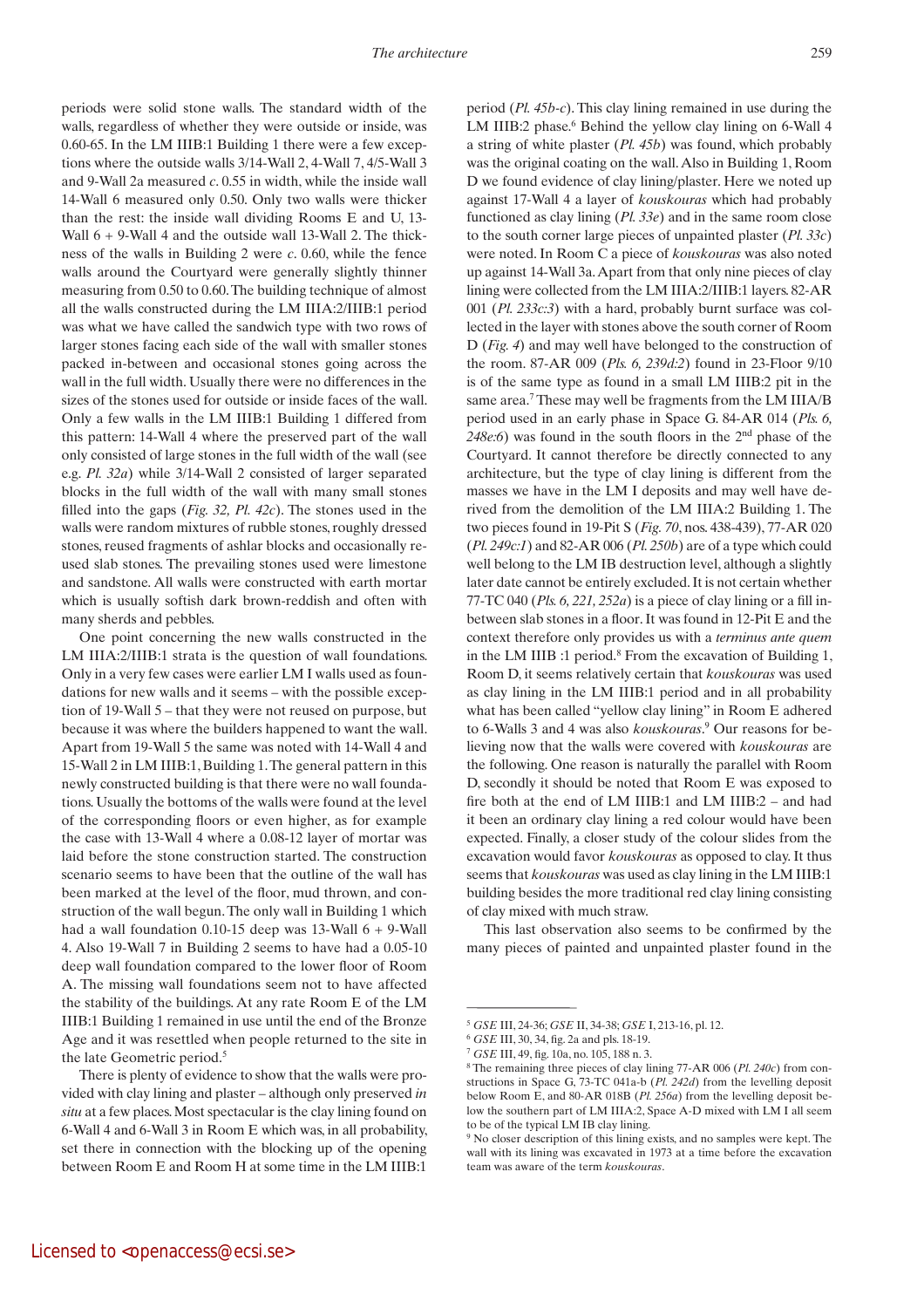| Room/floor level       | Room/floor<br>level | Level of<br>threshold | Difference<br>in height | hole                     | Pivot Blocked<br>up | W of<br>opening | W of<br>door             |
|------------------------|---------------------|-----------------------|-------------------------|--------------------------|---------------------|-----------------|--------------------------|
| LM IIIB:1 Building 1   |                     |                       |                         |                          |                     |                 |                          |
| $A(9.30)$ to           | B (9.46)            | 9.49                  | 0.19                    | $\overline{\mathcal{L}}$ |                     | c. 0.70         | 0.6                      |
| $B(9.41)$ to           | C(9.19)             | 9.38                  | 0.19                    | yes                      |                     | 1.15            | 0.6                      |
| $C(9.19)$ to           | D(9.06)             | 9.15                  | 0.09                    | yes                      |                     | 0.8             | 0.6                      |
| $D(9.05)$ to           | I(9.49)             | 9.21                  | 0.16                    | ?                        | yes                 | 0.95            | 0.8                      |
| I $(9.40)$ to          | E(9.58)             | 9.56                  | 0.16                    | yes                      |                     | 1.25            | c. $0.65$                |
| I $(9.44)$ to          | Annex (9.56)        | none                  | 0.12                    | $\overline{\cdot}$       |                     | 0.8             | $\overline{\mathcal{L}}$ |
| $E(9.44)$ to           | H(10.01)            | steps                 | 0.56                    | no                       | yes                 | 0.8             | 0.8                      |
| $G(10.10)$ to          | H (c. 10.04)        | none                  | 0.06                    | $\overline{\cdot}$       | yes                 | 1.6             | $\overline{\cdot}$       |
| Corridor $(9.44)$      | Street (c. 9.45)    | none                  | 0.01                    | ?                        | yes                 | 1.4             | $\overline{\mathcal{L}}$ |
| Building 2             |                     |                       |                         |                          |                     |                 |                          |
| Courtyard $(10.02)$ to | B1 (9.98)           | 9.99                  | 0.04                    | $\overline{\phantom{a}}$ | no                  | 1.18            | $\gamma$                 |
| $(10.17)$ to           | B1 (10.09)          | 10.17                 | 0.08                    |                          |                     |                 |                          |

Table 1. Table of doors/openings in LM IIIB:1/A:2 settlements.

LM IIIA:2/IIIB:1 levels, in that many of them had still red clay lining(?) adhering to the underside. In the analyses of the plaster found in the LM IIIA:2/IIIB:1 deposits<sup>10</sup> it is also clear that both painted and unpainted plaster were used to decorate the walls in both periods. This is clear especially from the excavations of the LM IIIB:1 Building 1, Rooms C and D, while it is interesting to note that some of the fragments probably coming from Building 2 fall into the LM IIIA:2 category of plaster. This is certain for 87-FR 001 found above the lower floor of Room A, and it probably also applies to 76-FR 001 (*Pl. 6*, no. 618) found in the supposed destruction debris of Building  $2 - a$  building constructed in LM IIIA:2 where the original plaster may have remained on the walls until the final destruction at the end of LM IIIB:1.

# **WINDOWS**

The nine rooms in the LM IIIB:1 Building 1 would have needed daylight and windows must have existed in most or all of them. It would be reasonable to suppose that all outer walls would have been provided with some kind of windows which would – as we know the extent of the building – have given light to all rooms except the Annex and Room D. Nowhere, however, were the outer walls preserved to a height where one might have expected windows. Unless Room A – contrary to our belief – should prove to be an open area, Room D could only get light indirectly from the neighbouring rooms. This may possibly have happened at the northeastern end of 15-Wall 3. 15-Wall 3 has a width of 0.55, but at the last 0.8 it consists only of one row of stones preserved at a width of 0.3. This enigmatic part of the wall may very well have been a door or opening during the LM IIIA:2 phase (see *Pl. 33d*). In connection with the construction of the LM IIIB:1 Building 1 (where 15-Wall 3 was reused) the narrow stones with almost flat surfaces were placed in the opening.

The opening between Room D and what was outside thus continued in the LM IIIB:1 phase, but now the surface of the opening was *c*. 0.45 above the floor of Room D – too much for one step. An opening to provide light into Room D from the Corridor, which may have had a window in the outside wall just opposite, would seem the most reasonable solution. The surface of the opening was just a few centimetres above the floor of the Corridor, but as seen on *Pl. 33d* a single row of stones was placed outside the opening.11 If correctly interpreted this part of 15-Wall 3 actually displays a window with a width of *c*. 0.80 and one might expect this to have had a height almost up to the ceiling in order to produce as much light as possible. A somewhat similar arrangement with flat stones which may have been a bedding for a window with a width of *c*. 0.78 was noted in Kommos in the LM III Hilltop houses<sup>12</sup> where certain indications for windows were otherwise – as in Khania- apparently missing.<sup>13</sup>

# Doors

From the LM IIIA:2/IIIB:1 levels we have 10 doors or openings between rooms or to the outside.<sup>14</sup> Four of these doors/ openings were blocked up at some time in the LM IIIB:1 period. The doors/openings are as shown in *Table 1*.

<sup>10</sup> Below p. 270-272.

 $11$  This recalls the situation of the LM IB House I, Room D where upright slab stones were placed at the level of the street between Houses I and III outside a supposed window into Room D which had the floor level at a *c.*  0.6 below the window sill, cf. Vol. VI.

<sup>12</sup> M. Shaw & Nixon 1996, 71.

<sup>13</sup> M. Shaw & Nixon 1996, 124-125.

<sup>14</sup> LM IIIA:2 Building 1 is not included. The only door we could identify with certainty in this building is the one leading from Space E to Space A-D and this door will be dealt with in connection with the LM IIIB:1 Building 1.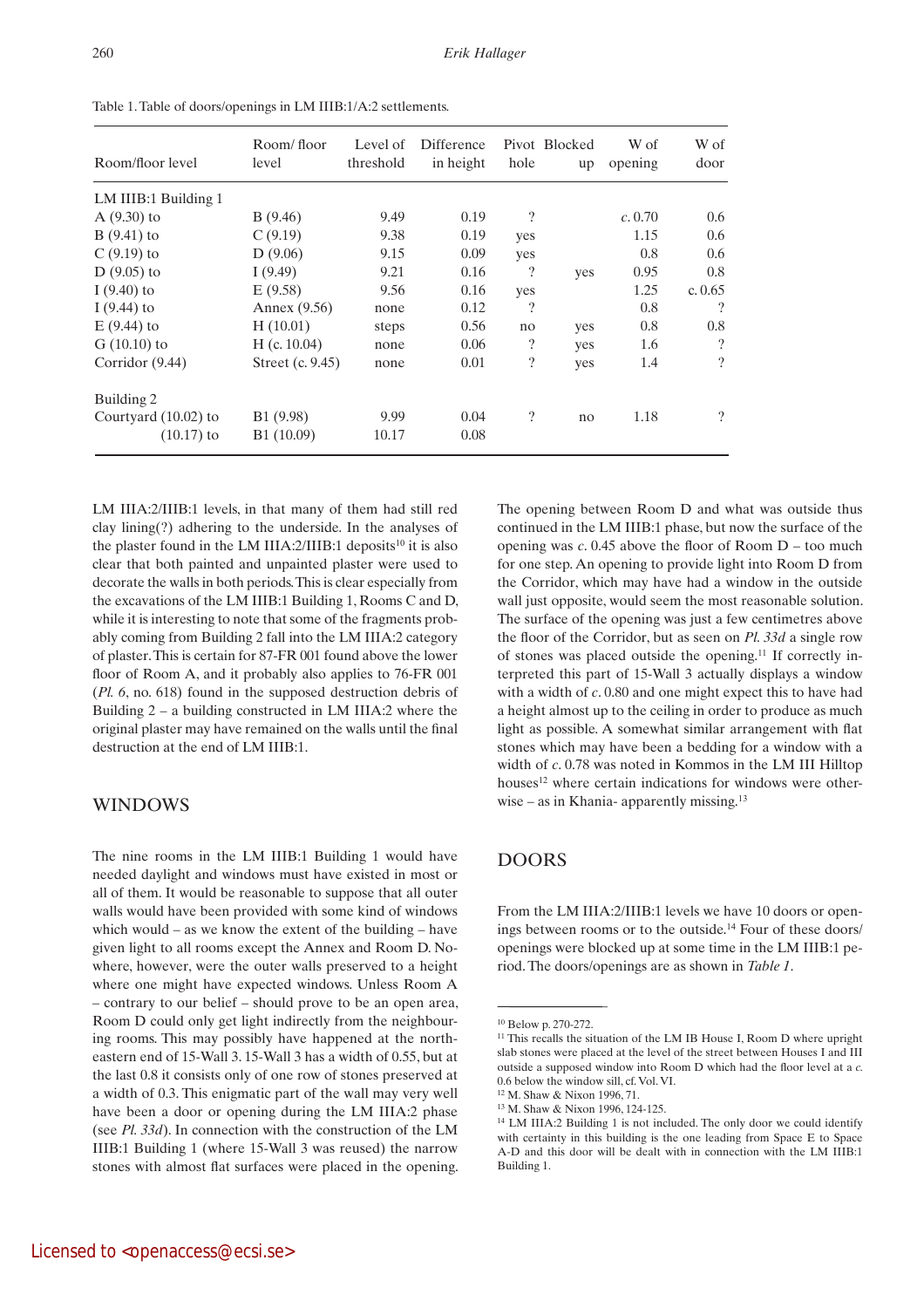One way to divide the doors into categories is whether they had a threshold or not. Those without thresholds are G to H, Corridor to street and I to Annex. Concerning the last one there should have been a step of *c*. 0.12 from I to the Annex. Here one might have expected a small row of stones which perhaps existed below the eastern part of 6-Wall 2 when it was blocked up in the LM IIIB:2 period.<sup>15</sup> As there were no indications of wooden framework we may be dealing with just an opening between the two rooms. In the other two instances without a threshold we are dealing with doors leading from outside areas into the building – doors which were both later blocked up. The first is leading from Space G into Room H where the levels of the two floors were approximately the same, while the second is leading from the street into the Corridor. Here we find that the original street level, 13-Floor 7a, was also approximately at the same level as the floor of the Corridor. In these two cases with entrances from the outside, one would expect real doors which would consequently have been wooden as would the supposed doorframes. These two entrances are where the widest openings were measured, but even when we allow for a wooden framework they were of a considerable width – in both cases probably more than 1 metre. Only one more entrance to a building was discovered – the door leading from the Courtyard to Building 2. This entrance differed from the first two in that it was, throughout its period of use, provided with a threshold. In the original LM IIIA:2 phase the threshold consisted of two large slabs with a width of 0.45-50 and an overall length of 1.18. In the original construction the floors of the Courtyard and Room B1 and the threshold were all at approximately the same level. In the last phase of the LM IIIB:1 use of the entrance, the floors of the Courtyard had risen 0.15 to the level of 10.17 while the floors of Room B1 had risen 0.11 to the level of 10.09. At some time before these last floors were constructed a new threshold with narrower stones had been laid with the top level at 10.17 – thus leaving a 0.08 step down into Room B1. This last arrangement recalls doors between rooms with different door levels in LM IIIB:1 Building 1 (cf. below). In connection with the door we did not find indications of pivot holes but here, as with the entrances to Building 1, one would have suspected a wooden door. Concerning the original construction it is most probable that the threshold also formed the base for the wooden framework. In connection with the second threshold the southeastern part may have carried the wooden framework while two small stones were laid up against the end of 19-Wall 5 as a possible base for the wooden framework. In this respect the entrance to Building 2 recalls a construction technique which is known from the LM I houses – where, however, the threshold was always one monolithic block. The width of the entrance to Building 2 can be estimated to 0.9-1.0.

The remaining doors in LM IIIB:1 Building 1, were all with thresholds. In principle they were all constructed in the same way, although with differences in details. They were all communicating between rooms with floors at slightly different levels. The door between Rooms B and C will illustrate the point. Up against the end of 17-Wall 5 and up against 17-Wall 3 small square blocks with a flat surface were placed, intended as bases for the wooden framework. Between those

two blocks a row of small stones were placed to carry and stabilize the threshold which consisted of a single slab stone (*Pl. 31d, f*). A pivot hole (see below) was identified in the very southern corner of Room C, meaning that the door was placed in the room with the lower floor and that it would thus in this case open into Room C. The slightly destroyed door between Rooms A and B was constructed in the same way (*Pl. 31c*) and we suppose that the actual door was situated in the lower Room A. The door between C and D was constructed in the same way with the slight difference that the door bases were smaller stones, whereas the actual threshold was larger and thicker. Also here we had indications of a pivot hole in the very west corner of the lower Room D. The door between D and I, which is a construction of the LM IIIA:2 period, is reminicent of that of C to D with the exception that the door bases were not really marked (*Pl. 34f*). In this case there is no doubt that the southern part of the threshold, which was 0.95 wide, was also used a base for the framework in the same way as noted in connection with the entrance to Building 2. The actual door would have been situated in the lower Room D. The door between Room I and E recalled that of D to I. It had a large threshold  $1.25 \times 0.70$ , so wide that it would also have functioned as support for the wooden framework. In the case of door I-E we can be fairly certain that this was the case, since the only threshold also had a rather large, shallow pivot hole (*Pl. 51a-c*). The position of the pivot hole would also indicate the position of the wooden framework which would leave us with a door opening of 0.60-65 that seems to have been the standard width of doors inside Building 1.

The door from I to E is exceptional in that the threshold had a pivot hole. Concerning the other doors it was only the excavations in 1980 that revealed how the actual doors were probably placed. In the very south corner of Room C four small stones hammered into the floor were noted leaving an almost square rectangle  $c$ . 0.14  $\times$  0.14 between the base of the door, 17-Wall 3 and the stones (*Figs. 12, 14, 16-17* and *Pl. 30*). The small stones were undoubtedly wedges set to keep in place a wooden block into which the pivot hole had been drilled. A similar system for pivot holes had previously been noted in the LM IB houses (see Vol. VI) and a similar arrangement has also been noted at Malia, Quartier Nu.<sup>16</sup> Wooden blocks being used for pivot holes is also attested to at Kommos,<sup>17</sup> where a similar arrangement to ours is found. For example, seen in the Hilltop houses, Room N 16.<sup>18</sup>

In the very west corner of Room D a small hole was also noted, which may have kept a block with a pivot hole. Communication between Rooms E and H was open during the early phase of LM IIIB:1 via three steps the lower of which was preserved. This opening had a width of 0.80 and we found no indication that it might have been closed by a door. The only room where no door was discovered was Room U. The walls of this room, however, were rather disturbed and

<sup>15</sup> *GSE* III, 40-41.

<sup>16</sup> Hallager 1997, 180, n. 19.

<sup>17</sup> M. Shaw 1996, 355.

<sup>18</sup> M. Shaw & Nixon 1996, 48, with plan on fould-out plan A.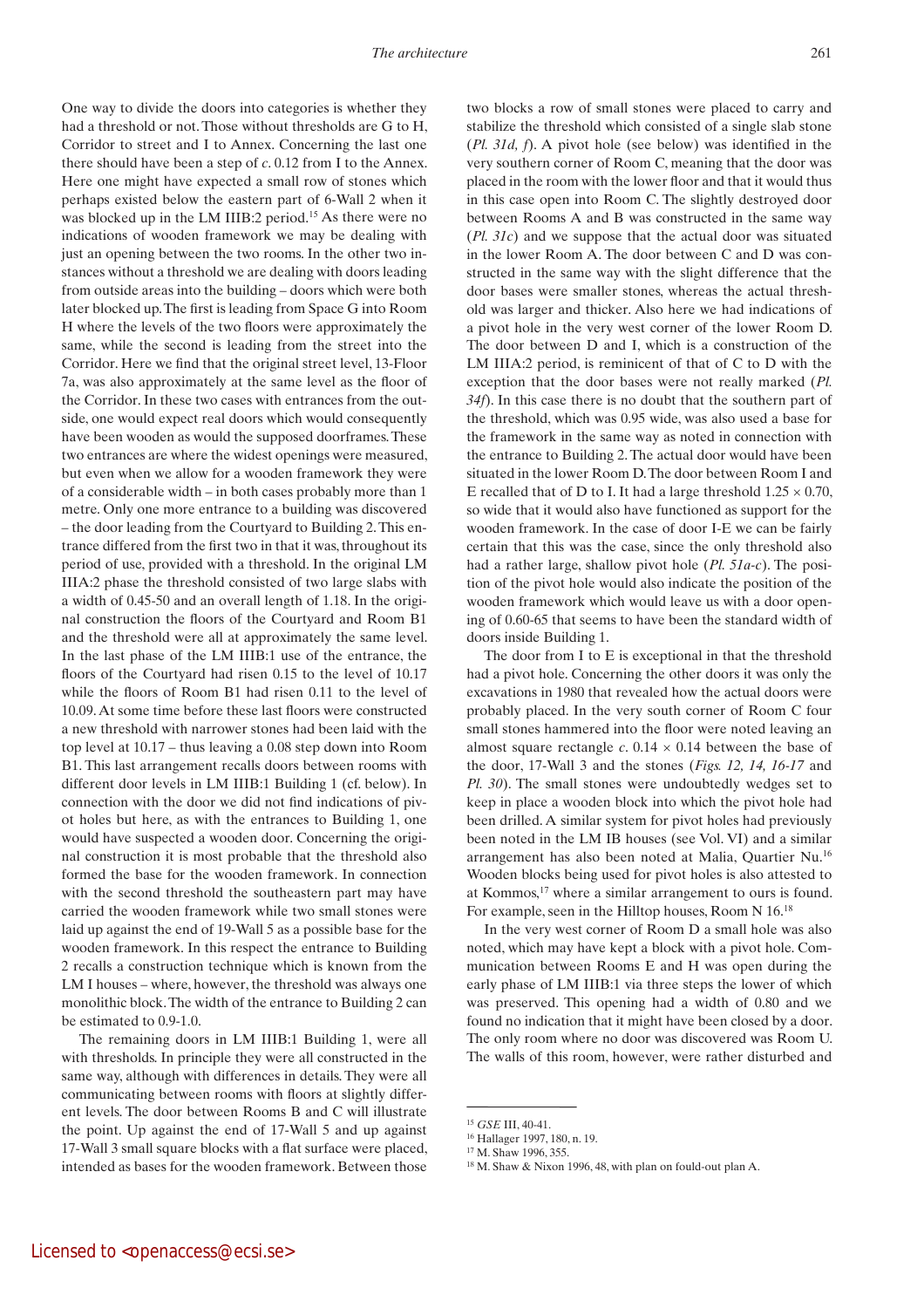we have suggested that a door might have existed between Room E and U in the disturbed part of 9-Wall 4+13-Wall 6. Theoretically there might also have been an entrance in the disturbed part of 12-Wall 9.

One last thing that should be noted in connection with the doors in the LM IIIA:2/IIIB:1 buildings are their positions in the walls. It is characteristic for the position of inside doors in Minoan architecture (i.e. in the LM I period) that doors were invariably placed in the corner of a room (see Vol. VI). This tradition has also, to a great extent, been kept in the LM IIIB:1 Building 1 as evidenced with the doors B-A, B-C, D-C and the steps E-H while a new feature of placing doors away from corners was also noted here, as seen with the doors D-I and I-E, a feature which is wellknown in Mycenaean architecture.<sup>19</sup> Hayden notes that in LM III architecture "doors are usually placed in short walls as in mainland architecture".<sup>20</sup> In our buildings this is also the case with the door between B and C in LM IIIB:1, Building 1 and the door between spaces A-D and E in the LM IIIA:2 Building 1. However, in general (as noted above), the location of doors seem to follow the Minoan tradition in that they are placed not only "off-centre",<sup>21</sup> but in the corners of rooms.

## **FLOORS**

Basically there were two types of floors in the LM IIIA:2/ IIIB:1 buildings: beaten earth floors and pebble floors. The only exception was the latest floor in LM IIIB:1 Building 1, Room B, which consisted of broken pot sherds laid upon the previous pebble floor (*Pls. 30, 31c-e*). Only a very small part of the room was actually excavated, but the entire floor of the room had probably been laid with potsherds: a phenomenon that is unique for all periods in Khania.<sup>22</sup>

Pebble floors were noted in several instances both in rooms and in outside areas. In the LM IIIB:1 Building 1 well-constructed pebble floors were noted in Room E (detail seen on *Pl. 47a*), and Room B (lower floor). Connected to Building 1 is also Space G, where most of the original floor, 23-Floor 11, was also a pebble floor, as was a small part of the later surface in Courtyard, NW Floors, 19-Floor 9 (cf. 82- AR 013, *Pl. 248d*). In the LM IIIA:2 Building 1 pebble floors were noted in the southern part of Space A-D (the original floor, 17-Floor 10/18) and in the preserved part of Space H. All those floors were of the "usual" type also found in the LM IIIB:2 buildings $^{23}$  with hard packed small pebbles, a few small worn sherds, bits of bones etc, as illustrated in *Pl. 248d*. In one instance (Space G) it was noted that the pebble floor was covered by a thin layer of *kouskouras*. However, one pebble floor was different; the one found in Building 2, Room A. In the very south corner of this room the floor was laid free in 1982 and a further part was found in the northeastern end of supposedly the same room in 2005 (*Fig. 1*). The floor in both places was an extremely well-constructed pebble floor, laid tight with very small pebbles, much smaller than usual. It was a very "strong" floor, recalling the thick plastered floors of the LM I period. Nothing like it has been

discovered elsewhere in the Greek-Swedish Excavations and it clearly indicates that special care had been taken in the construction of this room. The floor is probably of the LM IIIB:1 date since the original floor was found at a *c*. 0.4 lower level (cf. above p. 129). In contrast to most of the other pebble floors this one continued in use till the end of the LM IIIB:1 period. With the exception of the floor in Room A and 19-Floor 9 in the Courtyard the pebble floors had one common characteristic; they were all the original floor in the room/space to which they belonged. Later they were covered by beaten earth floors of a less time consuming construction technique and of lower quality. That well-constructed floors were overlaid with less well-constructed floors is a phenomenon we have also noted – especially in outside areas – in the LM I settlement where well laid slabbed floors were overlaid with earth floors over time. One more thing we noted about the pebble floors (with the probable exception of Building 2, Room A) is that they did not cover the entire room/space in which they were found. Thus the pebble construction was not well marked in the southern part of Room E, nor in the northern part of Space G, while only a small part of the floor in Corridor/Space I was constructed with pebbles. The reason why this is so remains uncertain, but one explanation may be that certain parts of a room from the time of the layout had required a stronger floor than an ordinary beaten earth floor. This might perhaps be the case for Room E (see below).

The remaining floors of the LM IIIA:2/IIIB:1 constructions were beaten earth floors. Most of these floors were probably constructed in two, or more often three stages. The original floor of a room/space was usually constructed upon a levelling deposit or a real floor-packing containing many smaller stones. After this it seems that a few centimetres of mud (often containing few pebbles and sherds) were laid and upon this a new layer 0.01-2 thick of more pure soil/mud was laid as the actual floor. These two upper layers varied in thickness from 0.03-10, most often 0.04. In rooms where new floors were laid, the previous floor was used as floor-packing. In several cases the existing floors were partly disrupted or had depressions and in these cases we often noted that the floor was repaired, as was, for example, the case in Building 1, Rooms A, D, E, and Space I (cf. above pp. 68, 78).

One type of floor that was not noted in the LM III architecture was the type laid with slab stones as often found in the LM I architecture. The only place, where many slab stones were noted in connection with the floors, was in the Courtyard, northwestern floors. These slabs were in no instances (phases) covering the entire floor and they seem to have been placed at random. Single, isolated slab stones were noted as part of a floor surface in a few other instances, for

<sup>19</sup> See, for example, plans in Hiesel 1990, 251-259.

<sup>20</sup> Hayden 1990, 211.

<sup>21</sup> Hayden 1990, 211.

 $22$  One LM III example where sherds were used as a surface is found in Southeast House, Room L 1 at Knossos, where the platform that kept horns of consecration consisted of "earthenware sherds that had the appearance of having been rounded in running water". Cf. Evans 1902-3, 12.

<sup>23</sup> *GSE* III.1, p. 189, and pl. 167d.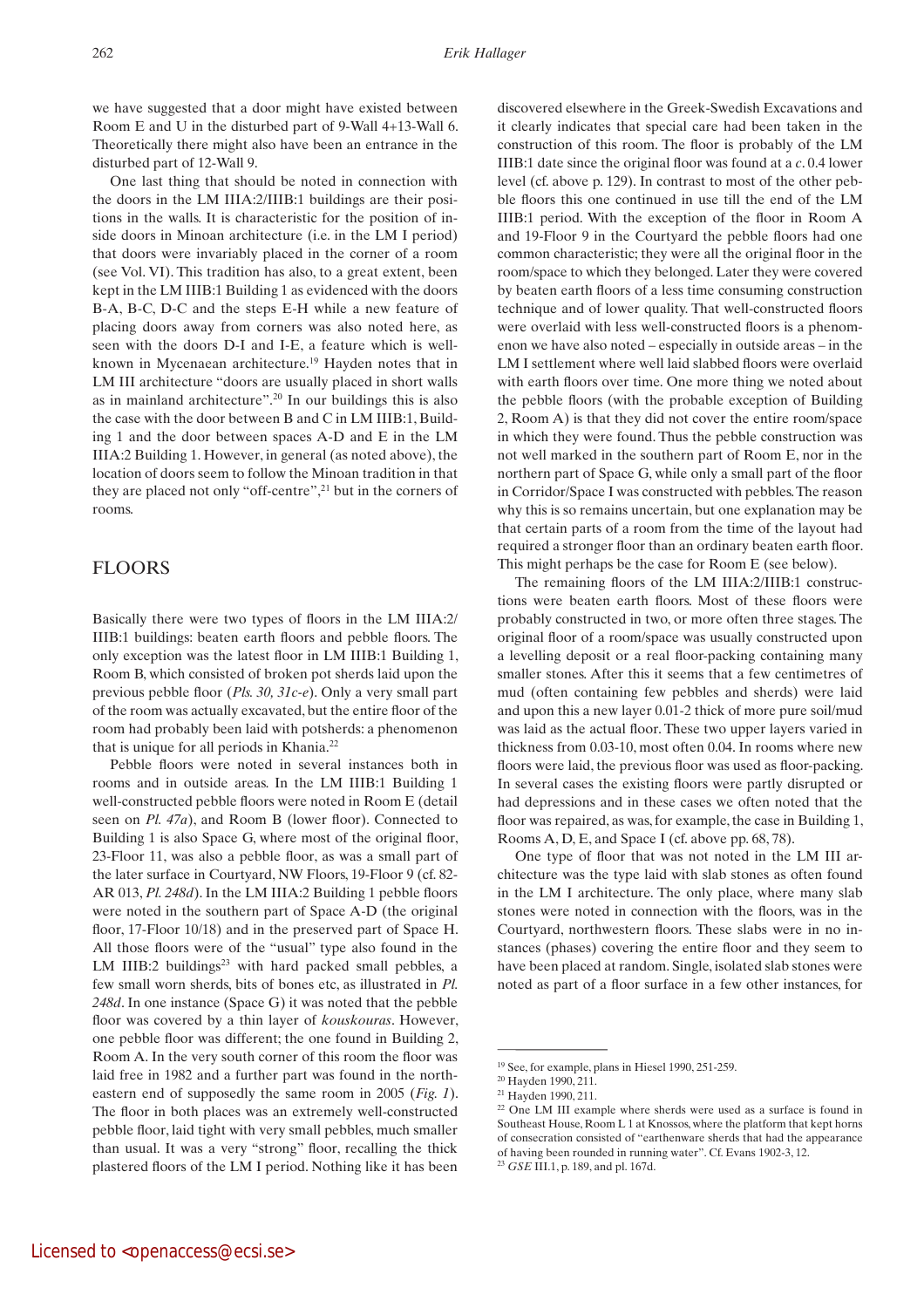example, in Building 2, Room B1, 19-Floor 9 (*Pl. 85a*) and in the Street (middle street layer, *Pl. 55b*).

In most rooms two floor levels were noted, one laid directly upon the other. This means that inside the rooms in the LM IIIB:1 period the floors were kept in order for a long period of time. The situation is quite different for the outside areas, most clearly noted in the Courtyard. Here the LM IIIB:1 period was divided into three phases and each phase consisted of 2-3 floors laid one on top of the other. Also in Space G, which we consider most likely to be an outside area, five successive floors were noted. It thus seems clear that the inhabitants of the LM IIIB:1 settlement took the effort to keep their inside rooms clean while they chose the easier solution of laying a new floor – when needed – in the outside areas.

In four instances shafts in the floors of the LM IIIB:1, Building 1 were noted: one in the north corner of Room A, two in the Corridor and one in Space G. Two of these shafts had been dug for terracotta containers. In Space G, a pithos (77-P 1397) was sunk into the original floor, 23-Floor 11 and it obviously became disused when a dump was heaped over it and new floors laid in Space G (cf. above p. 82). If our reconstruction of the pithos is correct (*Pl. 211*) and if the pithos was sunk into the floor as complete, it would have risen *c*. 0.30 above the surface of the lower floor, 23-Floor 11. The purpose of this arrangement in an outside area remains unclear. Might it perhaps have collected rain water? The complete pithos would have contained *c*. 150 litres. The other instance with a terracotta container was the decorated storage jar (77- P 0876) found in the Corridor, 13-Pit U. In this case it seems that the rim of the jar was at the level of the floor surface. A few olive stones were found in the jar and a few slab stones which might have functioned as a cover. The jar would have contained *c*. 120 litres and the olive stones indicate that it might have contained olives. The two other shafts are more enigmatic in that they did not contain vessels, nor were they coated. The one in the Corridor, 8-Pit T was rather large in that it had a volume of a little more than 300 litres. No finds from the pit indicate what it might have contained, but since it was not coated one might suggest that a container of organic material had been placed in it? The same applies to the last shaft found in the north corner of Room A. This was also rather large with a volume of a little more than 350 litres. In the case of this shaft the cover stones were preserved (*Fig. 6*). They consisted of four large slab stones which must have rested upon wooden rafts going across the shaft. Whether the many pins from sea-urchins found in the shaft are indicative of its original contents must remain uncertain. In all four cases it seems safe to conclude that the shafts were used for storage of foodstuffs which needed a relatively constant temperature.24 The use of shafts in the floor with storage jars, is also known, for example from LM IIIA:2/B:1 Palaikastro where three large jars were set into the floor of Building 7, Room 2,<sup>25</sup> and from Malia Quartier Nu, Room II:2, where a single storage jar was set into the floor.<sup>26</sup> Several other instances of sunk pithoi and storage vessels are known from Minoan Crete, but they are mostly of earlier periods.2<sup>7</sup> The most spectular occurrence from the LM I period is at Mochlos, the House of Chalionomouri, where eight storage jars and four pithoi were sunk into the floor of Room 2.28

In Building 1, Room E, at the position 517.5/708.15 *c*. 0.60 from 6-Wall 4 a large limestone (73-S 287, *Pl. 242e*) was set into the floor (*Pl. 46a, 47b-c*) with a cone-shaped groove in it (cf. above p. 101 with further details). This might possibly have been a pivot base for a potter's wheel, i.e. the coneshaped groove would have kept the wooden pole to which the wheel was fastened. A similar stone has been noted in Kommos Hilltop house in Court O 11, where it was set into the floor. The distance from the centre of the pivot hole to the wall was *c*. 0.70, as is the case in Room E.<sup>29</sup> This stone is interpreted by Blitzer as a pivot base for a potter's wheel among others with a reference to Evely<sup>30</sup> that a wide, deep, stone pivot base bearing a thick wooden axel would have been necessary to support the massive potter's wheels of Minoan Crete.31 The correct identification of such stones seems verified by Vallianou's excavations in Gouves where a potter's workshop was identified in Room XI. This room contained both the stone base with the pivot hole (to judge from the plan and the photograph set *c*. 0.50 from the wall) and a clay disc, i.e. the actual wheel.<sup>32</sup> If correctly interpreted it is obvious that the installation went out of use in connection with the rearrangement in Room E when the passage to Room H was closed and a new floor (and hearth) was constructed. For this reason one would not expect to find other evidence for pottery making in this room, but the idea that pottery making probably took place in the settlement is supported by the fragments of potter's wheels and potter's rubbing tools inside the settlement. Two fragments of potter's wheels and rubber tools were found in LM IIIB:2 deposits which also contained earlier material.<sup>33</sup> From the LM IIIB:1 deposits a single potter's rubbing tool (70-TC 038) was noted in the area north of Space G (cf. above p. 188) and from the LM IIIA:2 period a potter's rubbing tool (84-TC 017) was also found in 20 Pit L/J (cf. above p. 224). Again – if correctly interpreted – this part of the floor in Room E would have been exposed to extra pressure and this may perhaps be the reason why the floor was strengthened with closely set pebbles around stone block with the pivot-hole (cf. above).

# Hearths, ovens, fire areas

In contrast to the LM IIIC and LM IIIB:2 periods where each architectural unit was furnished with some kind of fire installations,<sup>34</sup> such things are scarce in the LM IIIA:2/IIIB:1 settlements. In the LM IIIB:1, Building 1 only one room was

<sup>24</sup> For further details on function see Christakis 2005, 53.

<sup>25</sup> MacGillivray *et al*. 1991, 140 and pl. 15d.

<sup>26</sup> Driessen & Farnoux 1994, 63 and pl. V.1.

<sup>&</sup>lt;sup>27</sup> Christakis 2005, 53 with further references; Christakis 2008, 48, 89, 92, 95.

<sup>28</sup> Soles 2003, 112-116, figs. 64, 66, 69; and pls. 30C, 31a-c.

<sup>29</sup> M. Shaw & Nixon 1996, 71, fold-out plan C.

<sup>30</sup> Evely 1988.

<sup>31</sup> Blitzer 1995, 487.

<sup>32</sup> Vallianou 1997, 335, pls. CXXV and CXXVIc.

<sup>33</sup> *GSE* III, 103, 155 and 267.

<sup>34</sup> *GSE* II, 128-129; *GSE* III, 189-190.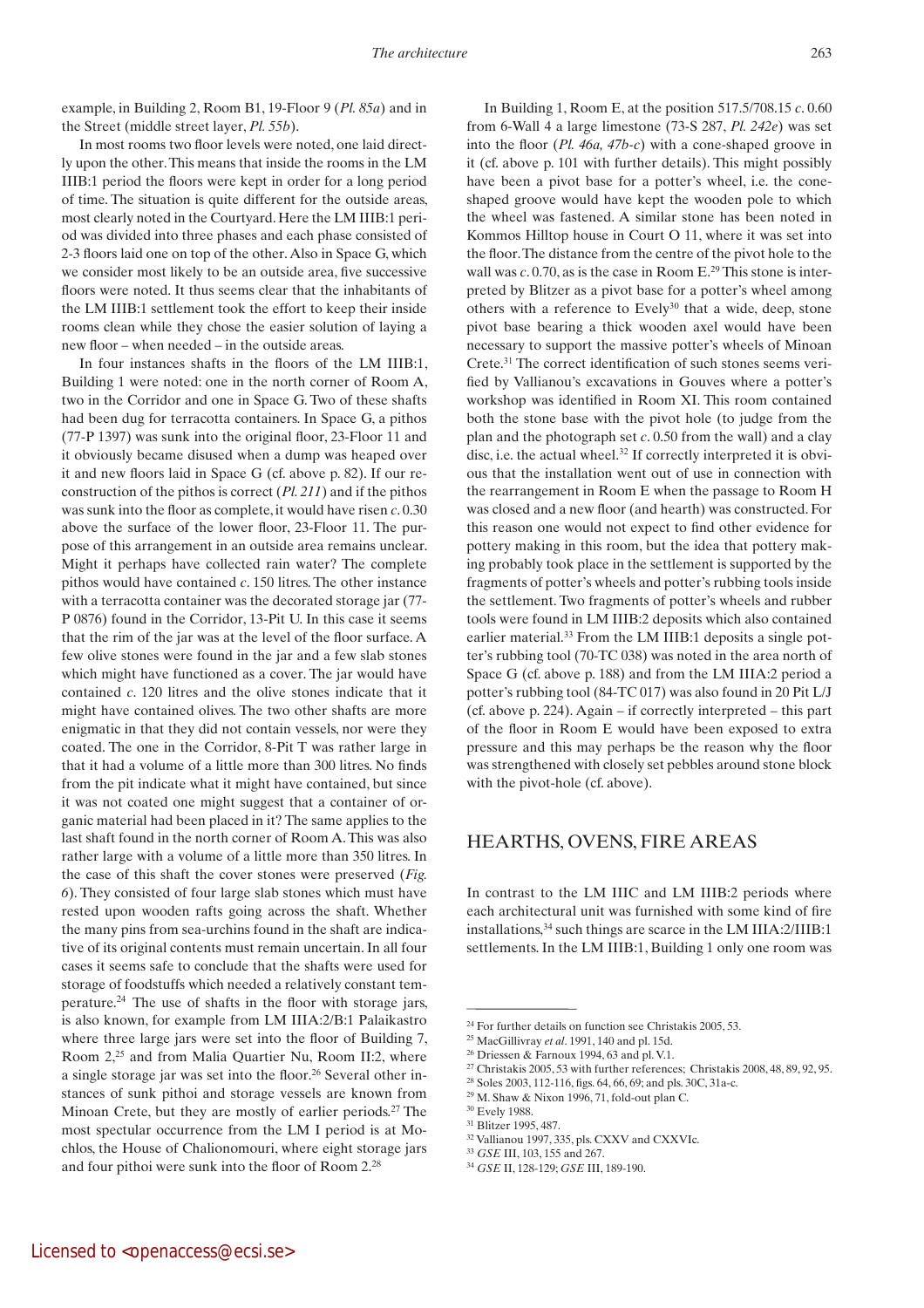furnished with a true, well-constructed hearth: Room E. One hearth was constructed in each floor in the room. The construction technique was the same for both (and the following in LM IIIB:2<sup>35</sup>). First a bedding of broken potsherds and/ or small flat pieces of slab stones was laid. On top of this was a layer of soil mixed with clay and some pebbles and finally the surface was smoothed with a layer which might have been *kouskouras*. The original hearth with a diameter of 1.80 was constructed in such a way that the surface of the hearth was the same as that of the surrounding floor and with the centre of the hearth 0.06 below the level of the floor. Only when the second hearth was constructed on top of the original one with a diameter of no less than 2.05, was the surface of the hearth raised a few centimetres above the level of the floor. In the surface of this second hearth a gammashaped narrow and shallow groove was noted, the purpose of which we do not know. The construction of the hearths, also with the system of the original one being at the level of the floor and then rising above, can be paralleled with examples from Tiryns and Mycenae.<sup>36</sup> In connection with this, it should be noted that the construction technique of this LM IIIB:1 hearth is quite different from the one we have noted in the Neopalatial period in House I, Room M.<sup>37</sup> This hearth had no bedding of broken sherds or stones but a heavy layer of a special dark soil kept in place by a construction of *kouskouras* and it was from the time of construction raised *c*. 0.15 above the surrounding floor. What caused this change in technique remains uncertain, but it is tempting to connect it to the arrival of the Mycenaeans who used the new technique described above. In one other way, however, we might in LM IIIB:1 Building 1 see a continuation of the Neopalatial building tradition in that the house was only furnished with one hearth placed in the centre of the largest room of the building.<sup>38</sup> For other inside heating of the house portable charcoal braziers may have been used, as was the case in the Neopalatial period.<sup>39</sup> Only a relatively small part has been excavated of Building 2 where one would also expect a large room with a central hearth. In this building, however, Room E is an exception in that two small hearths or fire areas were noted here, but these were probably required for industrial activities.<sup>40</sup>

No ovens<sup>41</sup> or simple cooking installations<sup>42</sup> were noted in either buildings.

At a few places inside the building charcoal and ash were found. This was, for example, the case in the southwestern part of the Corridor, but there were no indications for the construction of a fire area and the remains may have been from the destruction of the building. Only a few possible fire areas were noted in the outside areas – still without constructions. In Space G, 23-Floor 8, an area was noted with much ash and burnt red soil. Here a fireplace may have existed. In the Courtyard 3rd phase (SE floor 19-Floor 12, *Pl. 62b*) there might have been a fireplace in that darkened soil and charcoal were found. In the 2nd phase in the NW floor, 19-Floor 23, much charcoal and a concentration of ash were noted around 531.2/708.5. A fire area may also have existed here. In the 1st phase on the northwestern floor, 19-Floor 24, "a lot of charcoal" was noted. In the LM IIIA:2 period the northwestern floor 19-Floor 27 contained lot of charcoal and a concentration of ash around 529-529.75/711.1-712.8. It is thus very likely that small fire areas were used in the Courtyard during the entire LM IIIA:2/IIIB:1 period.

In LM IIIA:2 Building 1 there are traces of one possible hearth in the form of a half-circle of stones in Space A-D in 17-Floor 14 indicating the same construction method as noted with the LM IIIB:1 hearths (cf. above pp. 201-202). In the same space was a possible fire area (*Fig. 75*), and we surmise that this space may have been used for some kind of industrial activities.

From the excavated area the pattern thus seems clear: the largest room of the building was furnished with a wellconstructed, centrally placed hearth while smaller fire places were used in the Courtyards and other outside areas.

### The rooms

There is not very much we can say about the rooms in Building 2 which were only excavated to a small extent from the years relevant for this publication. Thanks to the excavations in 1990 and 2005 (*Fig. 1*) we can, however, calculate the size of Room B to *c*. 13 m2, while Room B1 measures a little less than 3 m2 . If the two floor fragments with the extremely good pebble floor do indeed belong to the same room, Room A in Building 2 would have measured no less than 29 m<sup>2</sup>. Room B + B1 must have been a kind of entrance hall to the building since a door led from the Courtyard into the room,<sup>43</sup> while Room A, of a considerable size and where so much care was taken in the construction of the floor, may have been of special importance.

The size of the rooms in LM IIIB:1 Building 1 varies from 4 m2 (Annex) to *c*. 31.5 m2 in Room E. Other sizeable rooms were Corridor/Space I with at least 23 m<sup>2</sup>, Room D with 20 m2, and Room C with 15 m2. Small rooms were Room H  $(13 \text{ m}^2)$  and Room U  $(10 \text{ m}^2)$  while we do not know the size of the partly excavated rooms A and B. Alltogether the excavated inside floor area of Building 1 measured at least 131 m<sup>2</sup>, while the connecting outside area, Space G, measured more than  $23 \text{ m}^2$ . No room had a width exceeding 5 metres. Being a one storey building such a span would not present constructional problems concerning the roof which

<sup>35</sup> *GSE* III, 189.

<sup>36</sup> For example at Tiryns, cf. Kilian 1979, 385, fig. 6; Kilian 1982, 401, figs. 12, 16; for Mycenae, for example, Mylonas 1966, 62-63.

<sup>37</sup> See plan in *GSE* I, 22, fig. 2.

<sup>&</sup>lt;sup>38</sup> Another example of a centrally placed hearth raised above the floor and with a bedding of stones in the largest room is seen in Gouves, Room III, cf. Vallianou 1997, 335 and pl. CXXV. Similarly the main room in Malia, Quartier Nu, room X:22 had a central hearth between two column bases, cf. Driessen & Farnoux 1994, 60.

<sup>39</sup> Graham 1972, 87. From the LM IIIA:2/IIIB:1 settlement three braziers were inventoried (80-P 1651, 82-P 0782, 71-P 0599, while a further three were among the counted shapes in Pit L/AJ.

<sup>40</sup> Hallager, Vlasaki & Hallager 1992, 63 and 86 with fig. 2.

<sup>41</sup> See e.g. *GSE* III, 189.

<sup>42</sup> See e.g. M. Shaw 1990, hearths and enclosures.

<sup>43</sup> Andreadaki-Vlasaki & Hallager 2007, 17.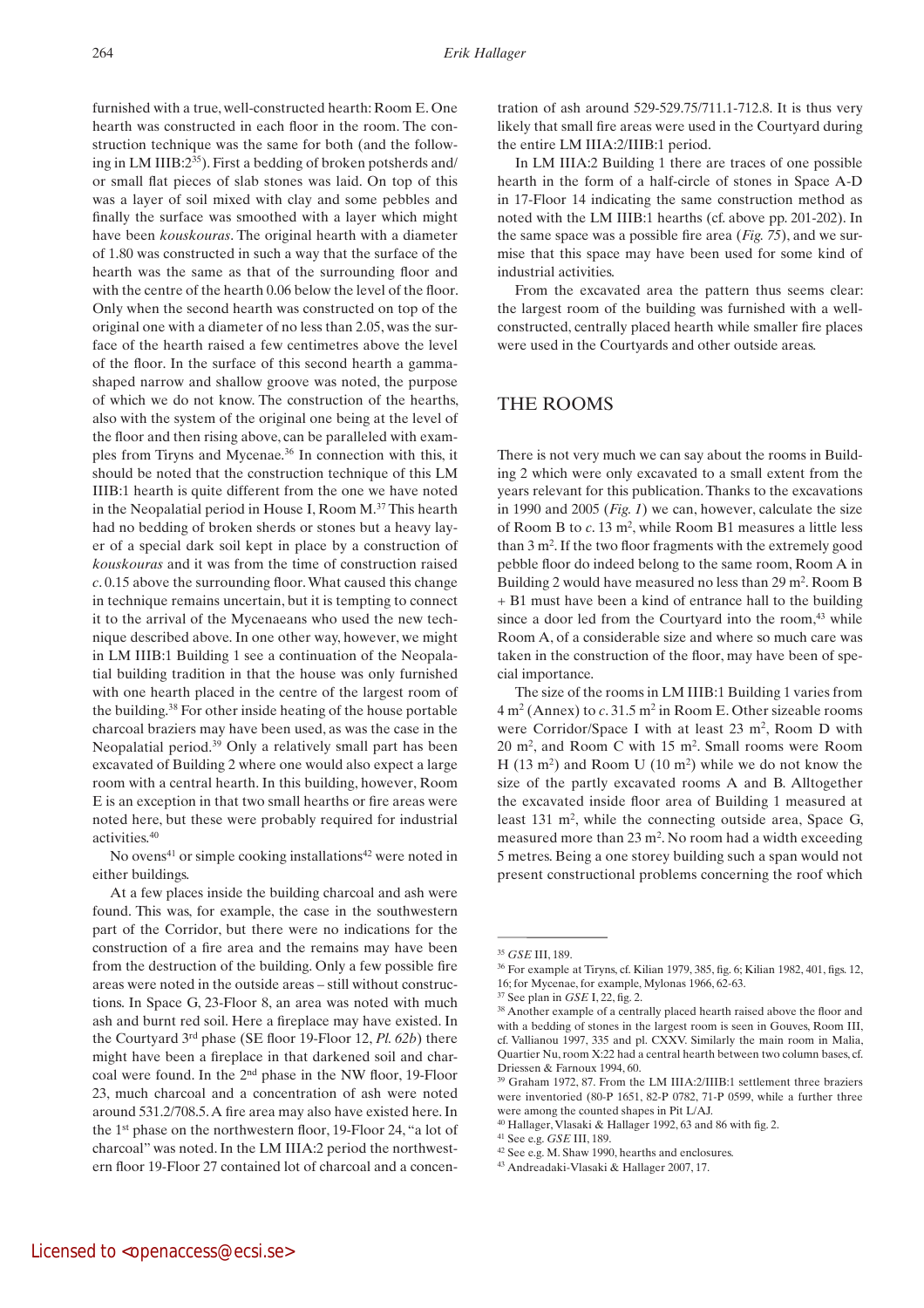must have been flat. In the LM IIIA:2/IIIB:1 layers we did not find architectural remains in terracotta which would reveal the diameter of the rafters that carried the roof , but it would probably not have been very different from the one indication we collected in the LM IIIB:2 buildings and which revealed a diameter of *c*. 0.35.<sup>44</sup> Neither did we find any architectural remains that revealed information about the actual roof.

In two of the rooms, Room C and Room D, we did note benches constructed in stone. They were both running from or from near a corner along a wall and they both have their surfaces 0.40-45 above the floor. Nothing was found on either bench that could reveal their function. They appear too low for tables to work at and they might have been used for storage, while the simple explanation of a bench may perhaps be the correct one. It is tempting to suggest that they may also – with their width of 0.60 – have functioned as beds. The one in Room D with a supposed length of *c*. 3.0 might have accommodated two people. In the later phase in the Corridor – after the shaft 8-Pit T had become disused we also find a stone construction measuring  $c$ .  $1.0 \times 1.2$  with a surface 0.4 above the floor (*Pl. 35a-b*). This structure was too wide to be a bench or seat and too small to function as a bed.

In one room, Room C, we had clear indications of a cupboard with wooden shelves along the southern part of 14- Wall 3a and there seems little doubt that it was used for storage (above p. 53). Among the items stored there were at least two transport stirrup jars with Linear B inscriptions (**KH Z 22** and **KH Z 19**). They are supposed to have contained olive oil, presumably for the consumption of the inhabitants of the house. The context of such jars are worthy of note, cf. below, pp. 423-424. There are no other clear indications for cupboards in Building  $1$  – unless the extension in Room  $E$ was used as such.

As mentioned above, there seems to be sufficient evidence to show that many rooms had plastered walls, most unpainted, but also a few with blue and/or red colours and with white yellowish wash.

To judge from the installations in the rooms it is obvious that Room C was at least partly used as a storeroom, as evidenced by the many complete and restorable vases. The importance of this storeroom is emphasized by the inscribed stirrup jars, and the sealed clay stopper (77-TC 099) may perhaps also have belonged to the contents of the room even though it was found in the layer between the layer with stones and the floor deposit. The other room with architectural installations is Room E where the hearth would indicate cooking. In the first phase there was an indication that pottery making may also have taken place in the room. If so we notice a combination of domestic and industrial activities in the same room, recalling what we also noted in the LM IB House I, Room M, where it is definite that cooking, food consumption and weaving all took place.<sup>45</sup> Room E was, after the LM IIIB:1 destruction, cleared of its debris and a new floor was laid at a slightly higher level. For this reason there is no real floor deposit to help us interpret the more detailed use of the room. The same applies to Room U and Spaces I and G. Nothing from the Annex and Room H can tell us about the function of these rooms although it would be tempting

to see the Annex as a small storeroom. For the remaining rooms, where a thick, undisturbed destruction debris was preserved, it is difficult to suggest a function. As noted above (p. 68) it seems as if the large Room D had been emptied of its possible contents before the building collapsed. In Room B too little is excavated to even guess about its function. The vases found in the excavated part of Room A might indicate a combination of storage and other activities while the Corridor with its two storage pits may also have been partly used for storage. Apart from the sunk pithos in Space G it is remarkable that no pithoi were found in the building. If any had been there they might have been placed in one of the rooms reused in the LM IIIB:2 period (Rooms/Spaces G, I, E and U) – or they might still exist in the unexcavated part of the building.

The architecture of the LM IIIA:2 Building 1 is too fragmentarily preserved to venture many speculations. Of the four identified spaces with walls around the largest by far was Space A-D covering an area of c. 54 m<sup>2</sup>. Even though only one floor layer was noted in most of the space we assume that it was an outside area in that, with its considerable size, it might have been difficult to roof. Space  $E$  measured  $c$ , 22 m<sup>2</sup> and had – if correctly interpreted – the floor at two different levels. Spaces G and F with their slightly irregular shape measured 8  $m<sup>2</sup>$  and 7.5 m<sup>2</sup> respectively. This building was thoroughly dismantled in connection with the construction of the LM IIIB:1 Building 1 and – as aforementioned – only the possible hearth and fire area in Space A-D may perhaps indicate that some industrial activities took place here.

### The Buildings (*Figs. 89-91*)

From the LM IIIA:2 period we have two buildings: Building 1 which to a great extent reused the existing LM I architecture and of which not very much is preserved and Building 2 which was constructed in the LM IIIA:2 period and which continued in use until the end of the LM IIIB:1 period, and for a few rooms also into the LM IIIB:2 period. This building with its content of Linear B tablets and a complete, inscribed stirrup jar is undoubtedly the most important LM III building discovered at the Greek-Swedish Excavations. Only very little within the Agia Aikaterini Square has been excavated and an evaluation of the building must wait until further excavations have taken place.

From the LM IIIB:1 period we believe that we have remains from four buildings, two of which are only very scantily preserved or excavated. In the southern part of the excavation there is little doubt that a street with a width of 1.1-1.3 is running between the walls 13-Wall 2 and 18-Wall 4. This very clearly indicates that 18-Wall 4 is the outer wall of a building which must continue south and southwest below the modern streets. Part of this building may perhaps be found again in

<sup>44</sup> *GSE* III, 190, pl. 167b.

<sup>45</sup> Hallager & Tzedakis 1984, 5.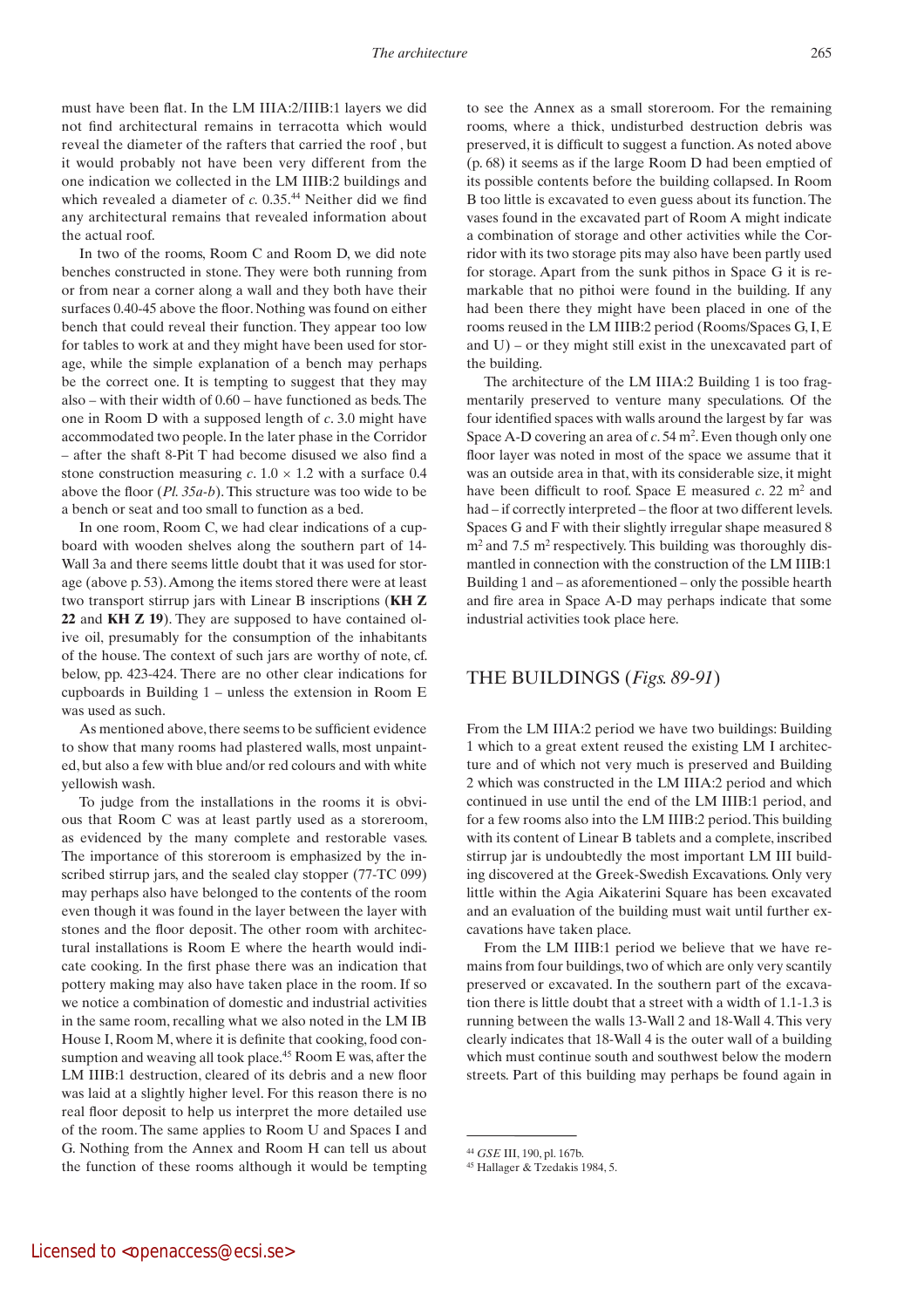

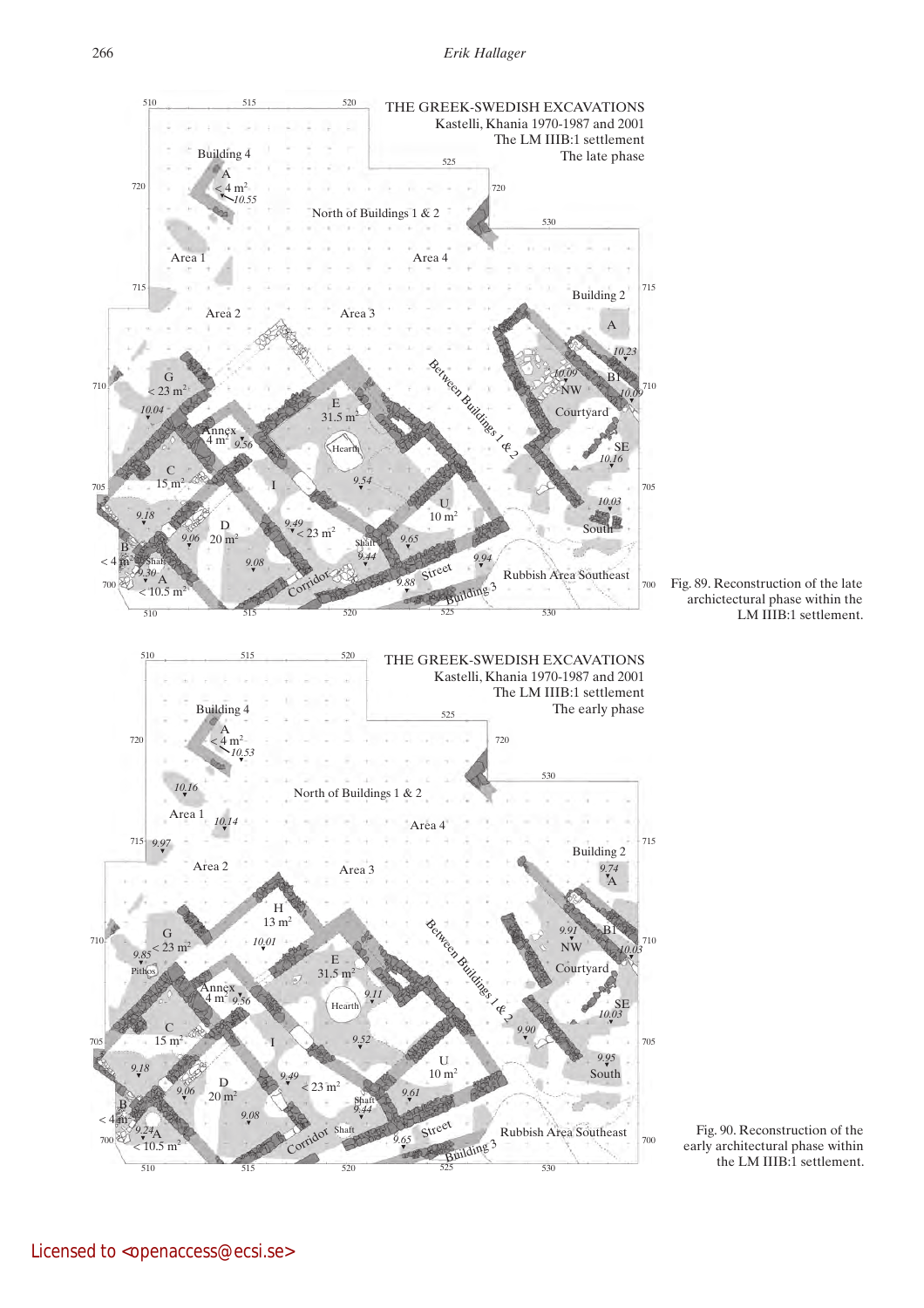



the Kasimati plot excavated in 1967-1969.<sup>46</sup> "Building 4" is rather enigmatic (see above p. 182); only four stones from two walls supposedly forming a corner of a room and two floor levels (as in most other rooms in Building 1) are preserved. The area north of Buildings 1 and 2 had been thoroughly dug through in the LM IIIB:2 period to be used as a rubbish area and in most places the LM IIIB:2 deposits were dug down into MM I and EM layers destroying what might have existed from earlier periods. In the small patches inbetween the LM IIIB:2 pits a few architectural remains were preserved, and in the excavations of 2005 a small fragment of a wall was discovered in a similar stratigraphic position as "Building 4" around 518/718.5 (*Fig. 74*). We hypothesize that this also belongs to "Building 4", although the orientation is slightly different. The extension of this building remains enigmatic and it is thus impossible to evaluate how densely the LM IIIB:1 settlement was built within the area of the Agia Aikaterini Square.

Building 1 is a sizeable building with nine connecting rooms excavated so far and with an outside area, Space G. There were several architectural changes in this building during the period of use. Originally there was an entrance to the building from the street while it could also be entered from Space G into Room H. Both entrances were blocked up at some point, and in the late phase the entrance is unknown. It would probably have been placed somewhere in the unexcavated southwestern part of the building. Also at some point during the LM IIIB:1 period the steps leading from Room

E to Room H were blocked up and it thus seems that in the later part of the period there was no entrance to Room H which may have become disused. Also during the LM IIIB:1 period the door between Room D and Space I was blocked up.<sup>47</sup> Other changes which were noted were: the disuse of at least two of the shafts, the pithos in Space G was covered by a dump and the shaft  $-8-PitT - in$  the Corridor was built over by an enigmatic stone structure.

During the LM IIIA:2/IIIB:1 periods it is quite obvious that the areas to the south and east of the buildings were used for rubbish as it was in the preceding LM IIIA:1 period and later LM IIIB:2 period.<sup>48</sup> And it was also noted that this rubbish area extended northwards during the period. The large space north of the buildings and between the buildings is more problematic. Only a few pits with a limited extension were noted in this area while the depositions of the period mainly consisted of hard soil – not reminiscent the Rubbish

<sup>46</sup> For position of the plot, see *GSE* I, fig. 1. For a plan of the excavation Tzedakis 1968, 414, fig. 2. If Building 3 is of approximately of the same overall size as Building 1 this would be quite feasible. The LM IIIB walls identified in this plot lie only *c*. 8 metre south of the prolongation of the outer wall of Building 3.

<sup>47</sup> Theoretically this may have happened during the LM IIIA:2 period – the pottery in the wall was not sufficiently diagnostic to date more accurately within the LM III period, but the local KS whorl would rather indicate an LM IIIB:1 date.

<sup>48</sup> See Vol. V for LM IIIA:1 and *GSE* III 114-125 for the LM IIIB:2 period.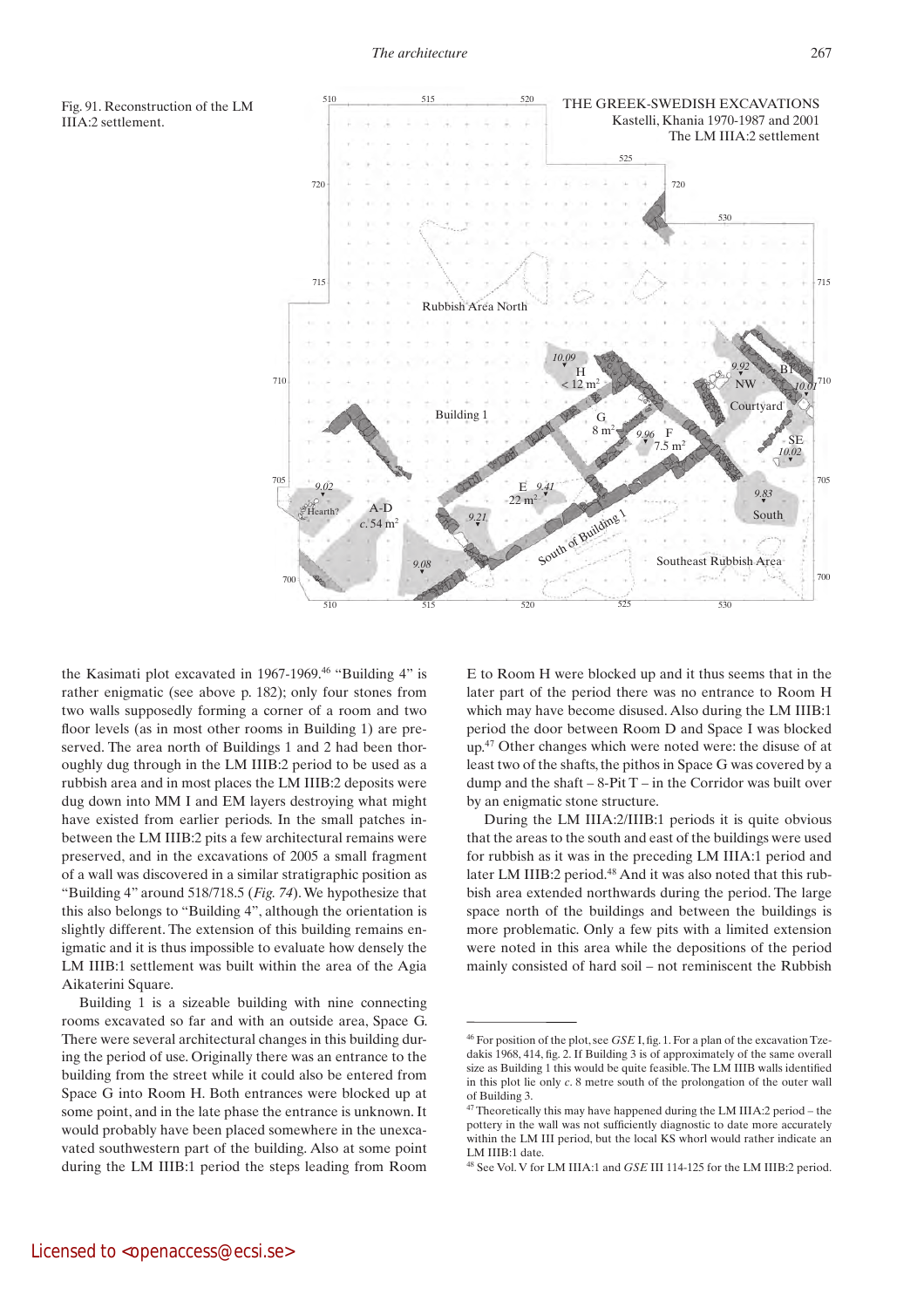

Fig. 92. Topographical plan of the LM III cemetery at Khania.

Area Southeast nor the Rubbish Area North noted during the LM IIIB:2 and IIIC periods. Furthermore, there are indications that some part of this area was actually built upon in the LM IIIB:1 period, cf. "Building 4" above.

What the excavated part has shown concerning the LM IIIB:1 period may very briefly be summarized in the following: sizeable one-storey buildings with connected open courtyards. The settlement had at least one street between Buildings 1 and 3 leading up to the Courtyard in front of Building 2.

#### The settlement

tion would make it no less than a quarter of a square kilometer, and with its 700 m2, the Greek-Swedish Excavation makes out less 1% of the settlement.<sup>51</sup> The Greek-Swedish Excavation is, however, the largest excavated plot with remains from four buildings.

In contrast to the LM III houses with one, two and three rooms noted mainly in eastern Crete,<sup>52</sup> in the LM IIIA:2 and LM IIIB:1 periods, Khania displays large buildings with many rooms.<sup>53</sup> It is true that it would be possible to see smaller units

The LM IIIB:1 and LM IIIA:2 periods have been attested for in most excavated plots both inside and outside the Kastelli Hill.<sup>49</sup> These two periods are the most richly represented in the many tombs excavated mainly to the southeast of the Kastelli Hill at a distance from *c*. 800 m to 1.5 km (*Fig. 92*).<sup>50</sup> The exact extent of the town is uncertain, but a loose calcula-

<sup>49</sup> For excavated plots see plan in Andreadaki-Vlasaki & Hallager 2007, fig. 1 to which should be added ongoing excavations in a plot on the southwestern side of the Katre Street (part not seen on the plan).

<sup>50</sup> Andreadaki-Vlasaki 1997; for a completely published example see Hallager & McGeorge 1992.

<sup>51</sup> Hallager 1997, 175.

<sup>52</sup> Hayden 1987; Brogan 2006, 135 concerning Mochlos.

<sup>53</sup> As is, for example, also Malia, Quartier Nu, cf. Driessen & Farnoux 1994, 56-60. LM III buildings of considerable complexity are also noted in Palaikastro, Hagia Triada, Plati and Tylissos, cf. Hayden 1984, 45.